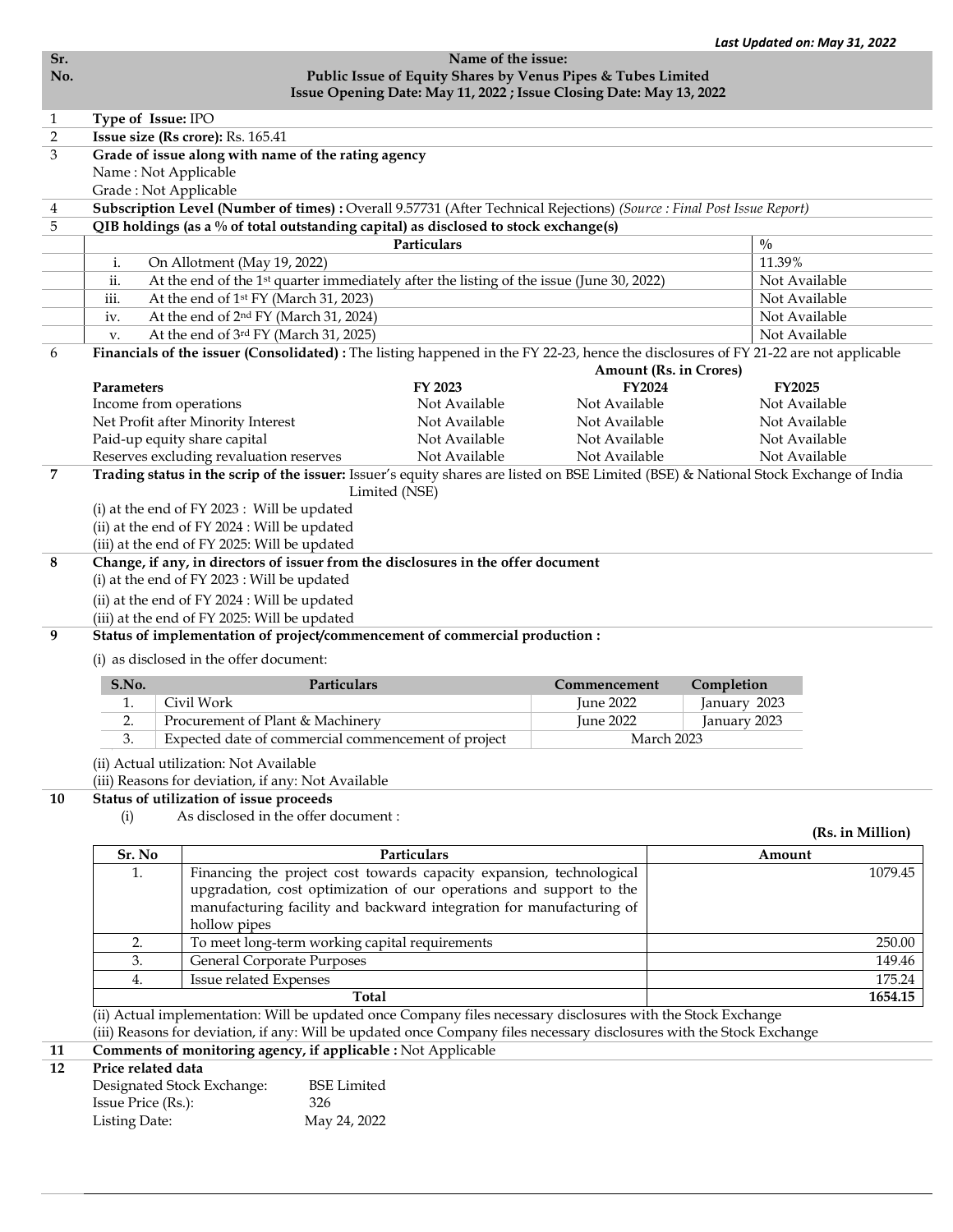|    | Price parameters |                                 | At close of listing<br>day May 24,2022                                                                                                                                              |           | At close of 30th<br>At close of 90th<br>calendar day from<br>listing day May<br>24,2022 |                                       |                                                  |    |                               | As at the end of March 31, 2023   |                                           |                      |                  |                  |  |
|----|------------------|---------------------------------|-------------------------------------------------------------------------------------------------------------------------------------------------------------------------------------|-----------|-----------------------------------------------------------------------------------------|---------------------------------------|--------------------------------------------------|----|-------------------------------|-----------------------------------|-------------------------------------------|----------------------|------------------|------------------|--|
|    |                  |                                 |                                                                                                                                                                                     |           |                                                                                         |                                       | calendar day from<br>listing day May<br>24, 2022 |    |                               | <b>Closing price</b><br>during FY |                                           | High<br>during<br>FY |                  | Low<br>during FY |  |
|    | Market Price     |                                 |                                                                                                                                                                                     | 351.75    |                                                                                         | NA                                    |                                                  |    | NA                            |                                   | NA                                        | NA                   |                  | NA               |  |
|    | <b>BSE</b> Index |                                 | 54,052.61                                                                                                                                                                           |           |                                                                                         | NA                                    |                                                  |    | NA                            |                                   | NA                                        |                      | NA               | <b>NA</b>        |  |
|    | Price parameters |                                 |                                                                                                                                                                                     |           |                                                                                         | As at the end of March 31, 2024       |                                                  |    |                               | As at the end of March 31, 2025   |                                           |                      |                  |                  |  |
|    |                  |                                 | <b>Closing price</b><br>during FY                                                                                                                                                   | <b>FY</b> | High during                                                                             |                                       | Low during FY                                    |    | Closing price<br>during FY    |                                   | <b>High during</b><br>FY                  |                      | Low during<br>FY |                  |  |
|    | Market Price     |                                 | NA                                                                                                                                                                                  |           | NA                                                                                      |                                       | <b>NA</b>                                        |    | NA                            |                                   | NA                                        |                      | NA               |                  |  |
|    | <b>BSE</b> Index | <b>NA</b>                       |                                                                                                                                                                                     | NA        | NA                                                                                      |                                       |                                                  | NA |                               | <b>NA</b>                         |                                           | <b>NA</b>            |                  |                  |  |
|    | considered)      |                                 | (Source: Stock Exchange Data. where the 30 <sup>th</sup> day/90 <sup>th</sup> day/ March 31 of a particular year falls on a holiday, the immediately following trading day has been |           |                                                                                         |                                       |                                                  |    |                               |                                   |                                           |                      |                  |                  |  |
| 13 |                  |                                 | Basis for Issue Price and comparison with peer group and industry average                                                                                                           |           |                                                                                         |                                       |                                                  |    |                               |                                   |                                           |                      |                  |                  |  |
|    | Accounting       | Name of Company                 |                                                                                                                                                                                     |           | Face                                                                                    | As disclosed in<br>Value<br>the Offer |                                                  |    | At the end of<br>1st FY March |                                   | At the end of<br>2 <sup>nd</sup> FY March |                      |                  | At the end of    |  |
|    | Ratio            |                                 |                                                                                                                                                                                     |           |                                                                                         |                                       |                                                  |    |                               |                                   |                                           |                      |                  | 3rd FY March     |  |
|    |                  |                                 |                                                                                                                                                                                     |           | (Rs.)                                                                                   | Document                              |                                                  |    | 31, 2023                      |                                   | 31, 2024                                  |                      |                  | 31, 2025         |  |
|    | <b>EPS</b>       | Issuer:                         |                                                                                                                                                                                     | 10        |                                                                                         | 18.04                                 |                                                  |    |                               |                                   |                                           |                      |                  |                  |  |
|    |                  |                                 |                                                                                                                                                                                     |           |                                                                                         |                                       | (Basic and Diluted)                              |    |                               |                                   |                                           |                      |                  |                  |  |
|    |                  | Peer Group*:                    |                                                                                                                                                                                     |           |                                                                                         |                                       |                                                  |    |                               |                                   |                                           |                      |                  |                  |  |
|    |                  |                                 | Jindal Saw Limited                                                                                                                                                                  |           | $\overline{2}$                                                                          |                                       | 10.02                                            |    | Will be                       |                                   | Will be                                   |                      |                  | Will be          |  |
|    |                  |                                 |                                                                                                                                                                                     |           |                                                                                         |                                       | (Basic and Diluted)                              |    | updated at the                |                                   | updated at                                |                      |                  | updated at       |  |
|    |                  | Ratnamani Metal & Tubes Limited |                                                                                                                                                                                     |           |                                                                                         |                                       |                                                  |    | end of 1 <sup>st</sup> FY     |                                   | the end of                                |                      | the end of       |                  |  |
|    |                  |                                 |                                                                                                                                                                                     | 2         | 59.07                                                                                   |                                       |                                                  |    |                               | 2nd FY                            |                                           |                      | 3rd FY           |                  |  |
|    |                  |                                 |                                                                                                                                                                                     |           |                                                                                         | (Basic and Diluted)                   |                                                  |    |                               |                                   |                                           |                      |                  |                  |  |
|    |                  |                                 | <b>Industry Average:</b>                                                                                                                                                            |           | NA                                                                                      |                                       |                                                  |    |                               |                                   |                                           |                      |                  |                  |  |
|    | P/E              | Issuer:                         |                                                                                                                                                                                     |           |                                                                                         | 18.07                                 |                                                  |    |                               |                                   |                                           |                      |                  |                  |  |
|    |                  | Peer Group*:                    |                                                                                                                                                                                     |           |                                                                                         |                                       |                                                  |    |                               |                                   |                                           |                      |                  |                  |  |
|    |                  |                                 | Jindal Saw Limited                                                                                                                                                                  |           |                                                                                         | 9.69                                  |                                                  |    |                               |                                   |                                           |                      |                  |                  |  |
|    |                  |                                 | Ratnamani Metal & Tubes Limited                                                                                                                                                     |           |                                                                                         | 41.51                                 |                                                  |    |                               |                                   |                                           |                      |                  |                  |  |
|    |                  |                                 | <b>Industry Average:</b>                                                                                                                                                            |           |                                                                                         | 25.60                                 |                                                  |    |                               |                                   |                                           |                      |                  |                  |  |
|    | RoNW%            | <b>Issuer:</b>                  |                                                                                                                                                                                     |           |                                                                                         | 59.18                                 |                                                  |    |                               |                                   |                                           |                      |                  |                  |  |
|    |                  | Peer Group:                     |                                                                                                                                                                                     |           |                                                                                         |                                       |                                                  |    |                               |                                   |                                           |                      |                  |                  |  |
|    |                  |                                 | Jindal Saw Limited                                                                                                                                                                  |           |                                                                                         | 4.69                                  |                                                  |    |                               |                                   |                                           |                      |                  |                  |  |
|    |                  |                                 | Ratnamani Metal & Tubes Limited                                                                                                                                                     |           |                                                                                         | 13.90                                 |                                                  |    |                               |                                   |                                           |                      |                  |                  |  |
|    |                  |                                 | <b>Industry Average:</b>                                                                                                                                                            |           |                                                                                         | NA                                    |                                                  |    |                               |                                   |                                           |                      |                  |                  |  |
|    | $\bold{NAV}$     | Issuer:                         |                                                                                                                                                                                     |           |                                                                                         | 140.86                                |                                                  |    |                               |                                   |                                           |                      |                  |                  |  |
|    |                  | Peer Group*:                    |                                                                                                                                                                                     |           |                                                                                         |                                       |                                                  |    |                               |                                   |                                           |                      |                  |                  |  |
|    |                  |                                 | Jindal Saw Limited                                                                                                                                                                  |           | 218.39                                                                                  |                                       |                                                  |    |                               |                                   |                                           |                      |                  |                  |  |
|    |                  |                                 | Ratnamani Metal & Tubes Limited                                                                                                                                                     |           |                                                                                         | 425.39                                |                                                  |    |                               |                                   |                                           |                      |                  |                  |  |
|    |                  |                                 | <b>Industry Average:</b>                                                                                                                                                            |           |                                                                                         | $\rm NA$                              |                                                  |    |                               |                                   |                                           |                      |                  |                  |  |

*\* On a consolidated Basis*

**14 Any other material information:** Not Available

*For further updates and information, please refer stock exchange websites i.e[. www.bseindia.com](http://www.bseindia.com/) an[d www.nseindia.com](http://www.nseindia.com/)*